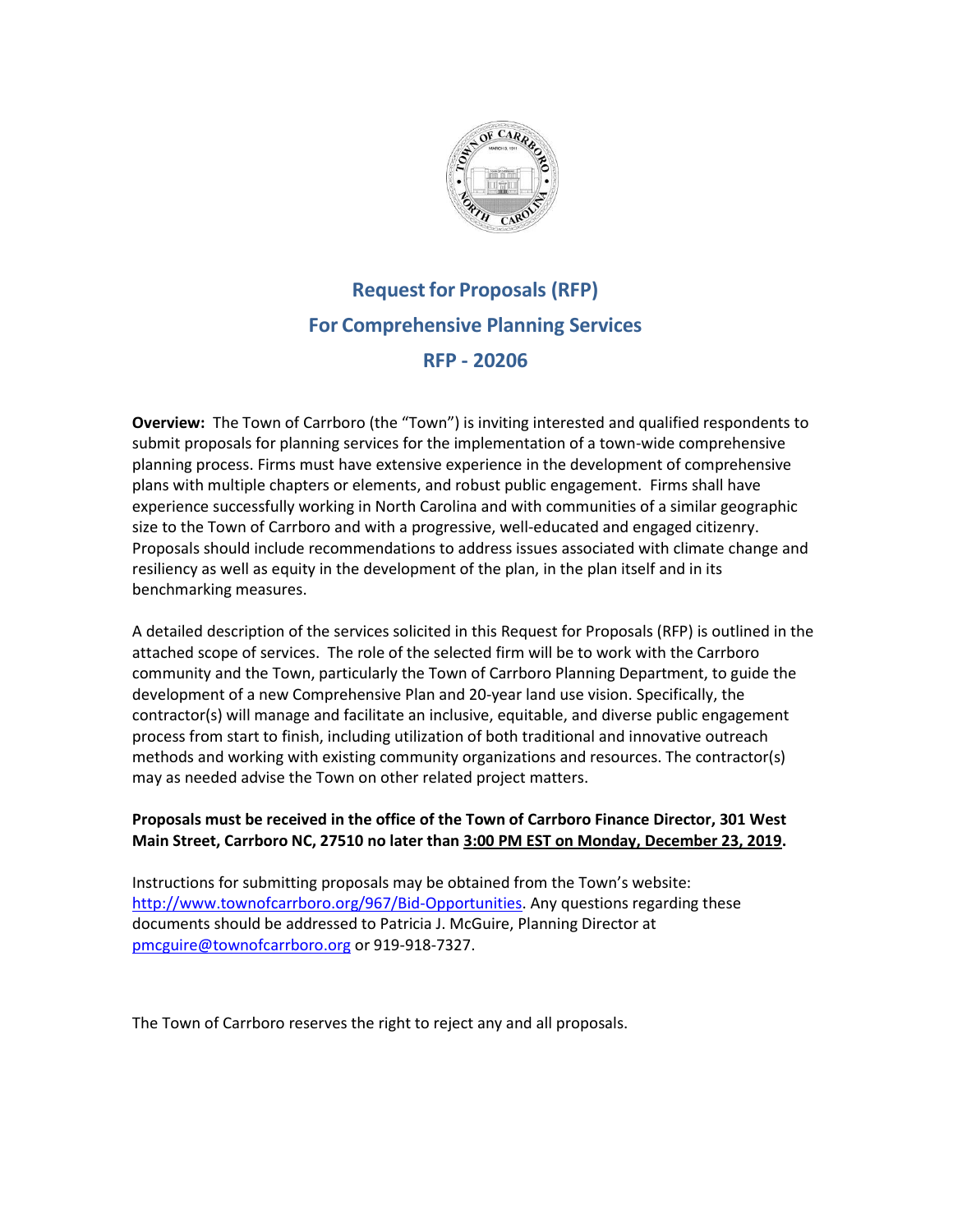# **Scope of Services**

### **Project Purpose**

The goal of this project is to inspire extensive and active community involvement in a process that, while recognizing both harmony and discord, will result in a meaningful product that expresses and establishes a framework for achieving the community's vision, expectations and guidance for growth and development/redevelopment, and town services. Plan policies will address land use regulations and decisions, which serve as the foundation for economic development/fiscal stability, as well as the Town's ability to provide direct services and support other initiatives. A planning horizon of 20 years is anticipated, with regular reviews of progress and continued relevance/update every five years. This comprehensive planning process is intended as a framework for the incorporation of regular goal-setting, and project identification and evaluation into the process of work planning and budget prioritization.

### **Introduction**

Located in the Piedmont region of North Carolina, Carrboro has a rich history, with a wealth of natural flora and fauna developing from the weathered, ancient mountain range underlying the present-day rolling hills and forests. For at least 12,000 years before Europeans moved into the area, American Indians flourished in the rich virgin hardwood forests of the area now-called Orange County. By 1701 when John Lawson passed through, he was hosted in a stockade village called Occaneechi Town (within the now Town of Hillsborough) whose Siouan inhabitants had been displaced by Europeans spreading south and west from coastal Virginia settlements. Orange County was established in 1752, signaling that the colonial government found a sufficient number of European settlers present to do so.

A community at the center of what is now Carrboro was first settled in 1882 around a University of North Carolina railroad spur. It was originally known as West End, due to its geographic location directly west of Chapel Hill. In 1911, the town was incorporated under the name Venable, for chemistry professor and University of North Carolina president Francis Preston Venable. It wasn't until 1913 that the town made its final name change in honor of Julian Shakespeare Carr, owner of the local textile mill, after Carr expanded the mill and provided electricity to the community.

For the first fifty years after its incorporation, Carrboro remained a small mill town with a slow, steady pace of growth. In 1960, approximately 2,000 people resided in Town. In the late 1960s the town's population began to increase stemming from the growth occurring at UNC-Chapel Hill and area businesses.

Also during the late 1960s, Carrboro began to become more progressive in its thinking. The development of housing in the latter part of the decade coincided with expansion at UNC-Chapel Hill. Today the town has a reputation as one of the most progressive communities in the South. Growth has continued through the 1980s, 90s, and 2000s. This has resulted in the creation of a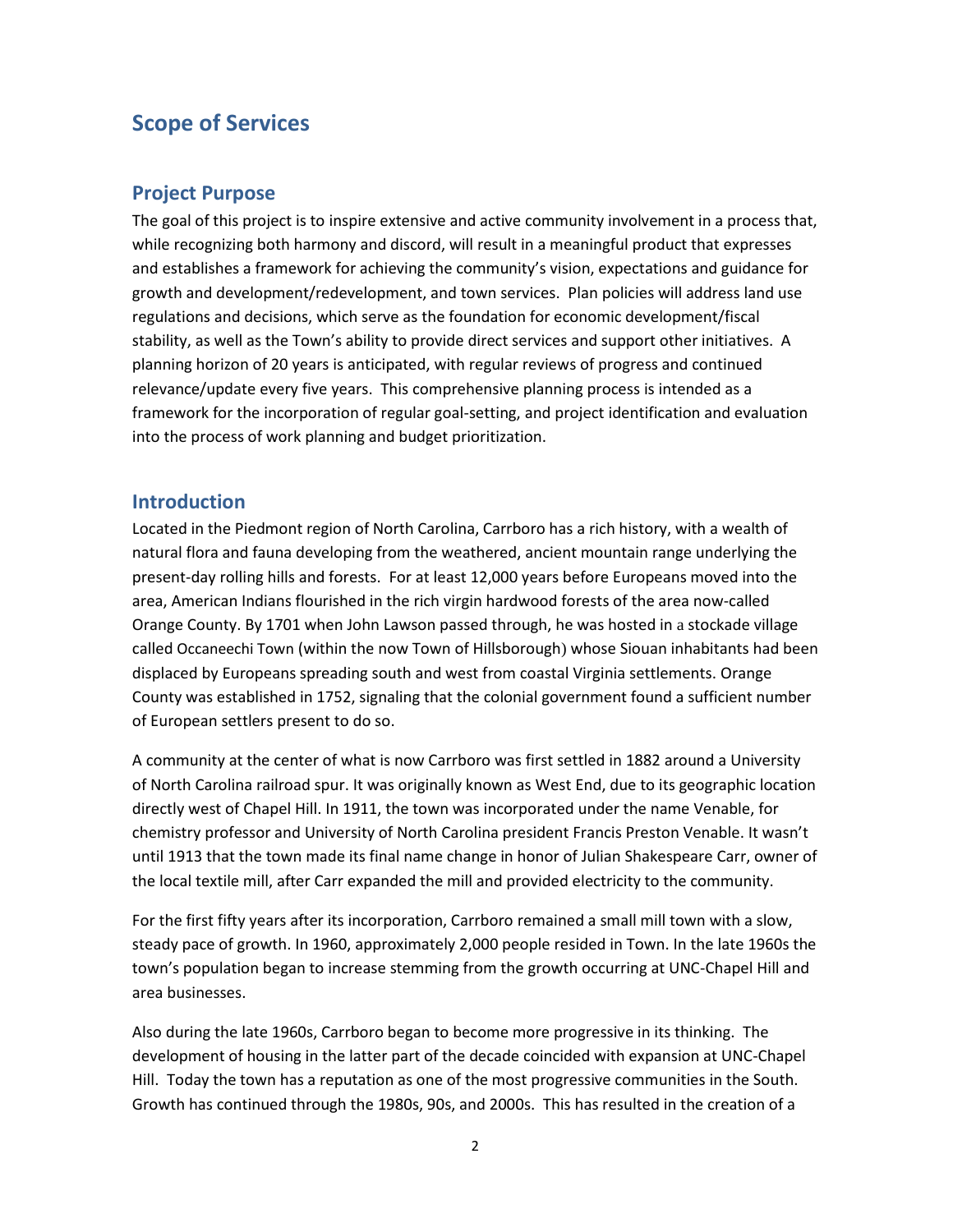vibrant and diverse community. Carrboro Farmer's Market and numerous venues and events call Carrboro their homes, including two that host national music acts (the ArtsCenter and Cat's Cradle), and annual arts and cultural festivals such as the Carrboro Music Festival, WestEnd Poetry Festival and the Carrboro Film Festival. Carrboro was the first municipality in North Carolina to elect an openly gay Mayor in 1995, and was also the first in the state to grant domestic-partner benefits to same-sex couples. In 2003, the Board of County Commissioners named the new park and educational facility in Carrboro's Transition Area Twin Creeks/Moniese Nomp Park. "Moniese Nomp" is Tutelo-Saponi for Twin Creeks, to honor the Occaneechi Native Americans who lived in this area before European settlement. It is pronounced *mo-nee-ay-say-nom-p*.

A Truth Plaque Task Force was established in 2018 to gather input for the possible installation of a "truth plaque" that would detail the ugly truth of the racist history of Julian Carr, the Town's namesake. The Town joined the Government Alliance on Race and Equity (GARE) in November 2018 as a focus of its efforts to advance equity in the Town's governance structure. The first Truth Plaque was approved on February 5, 2019 and installed on April 16, 2019, reading as follows:

*Carrboro's roots began in the late 19th century when a branch of the North Carolina Railroad extended south to the edge of Chapel Hill, and the first local textile mill opened nearby. Informally known as West End and Lloydville, the community incorporated as a town named Venable in 1911. Two years later, the state legislature renamed the town Carrboro at the request of Julian S. Carr, a post-Civil War business leader. He was also an active and influential participant in Jim Crow era efforts to create a system of racial segregation. Although the town continues to bear his name, the values and actions of Carr do not represent Carrboro today.* 

*In the 1970s a group of Carrboro residents joined together to change the town's power structure and advocate for a community that fully included all residents. Thanks to their commitment, today Carrboro honors its working-class roots while reaching toward the goals of social equity, environmental harmony, and fiscal responsibility.*

Today, over 20,000 people are able to call Carrboro home. Recent years have seen development of a new hotel and downtown apartments, and planning for the Orange County Southern Branch Library.

More information about the Town is available at [http://www.townofcarrboro.org/860/ABOUT-](http://www.townofcarrboro.org/860/ABOUT-CARRBORO)[CARRBORO,](http://www.townofcarrboro.org/860/ABOUT-CARRBORO) a page on the Town website where results of the most recent citizen survey, links to US Census demographic data and other resources are available.

### **Overview of planning process**

To date, comprehensive planning in Carrboro has been completed though primarily land use planning, capital improvement planning, and annual budgeting. Focused planning efforts have also been undertaken for Affordable Housing, Climate Action, Economic Sustainability, Recreation and Parks, Economic Development, Bicycle Transportation, Greenways, Stormwater Management, Safe Routes to Schools, Downtown Parking, Emergency Operations, and in conjunction with other entities, Hazard Mitigation. This planning process is envisioned as one that will include technical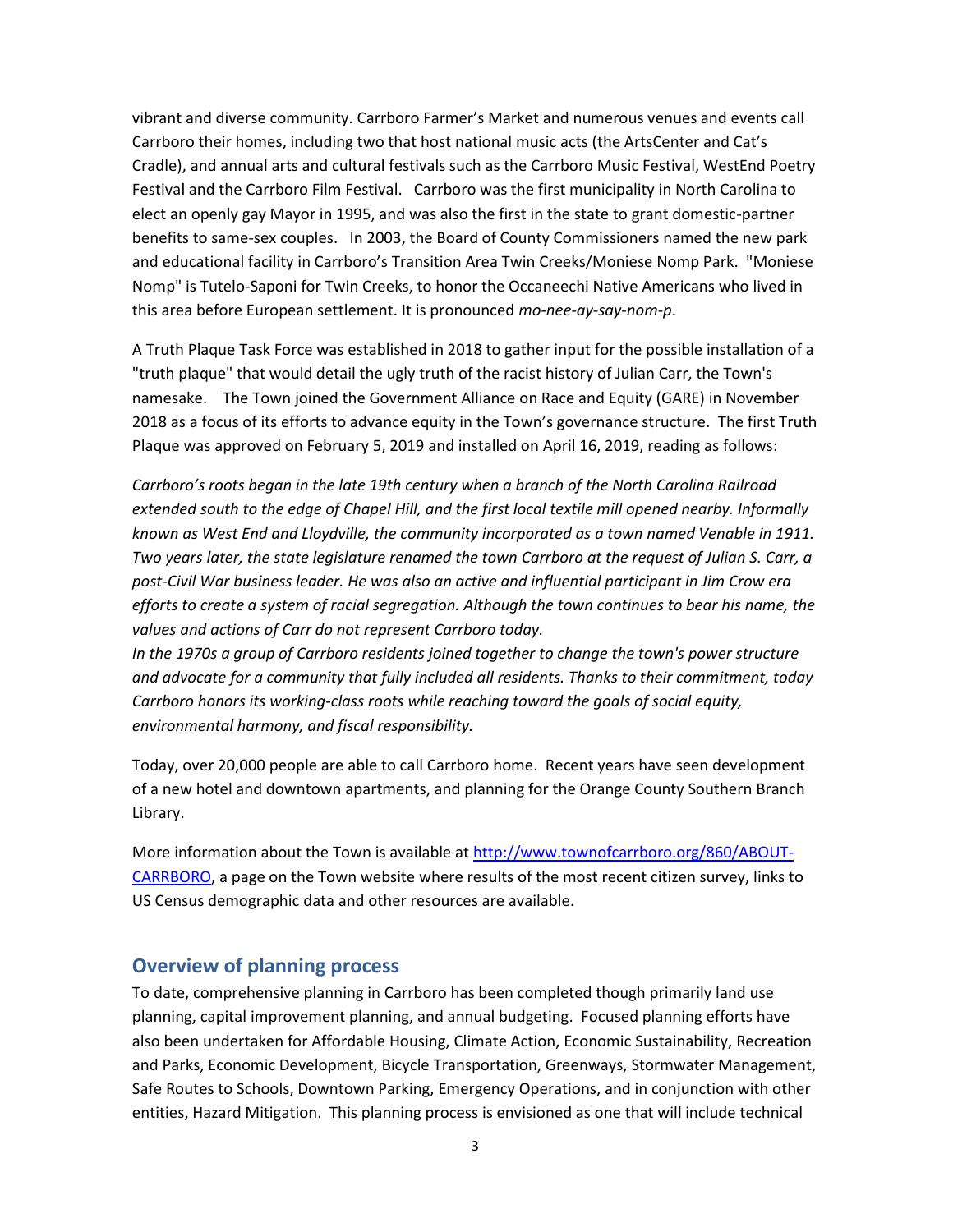updates to existing conditions and projections of future conditions so as to inform policy choices. Existing planning documents adopted within five years of the comprehensive planning process can be incorporated directly into the comprehensive plan; ones completed earlier are to be updated and incorporated. Ongoing work related to the implementation of adopted plans (e.g. Economic Sustainability Plan and Community Climate Action Plan) is not to be suspended, but is expected to be incorporated and evaluated during this planning process, as is beneficial to the community. The Government Alliance on Race and Equity (GARE) strategies for advancing racial equity and transforming government are considered foundational to this effort. The process will seek to utilize best practices identified by GARE communities and other leaders in these efforts. A policy linkage map that makes clear the interrelationships between town, county, regional, and state plans and policies is to be prepared. Consultant services are anticipated for technical planning assistance including primary responsibility for preparation of most of the comprehensive plan elements. Support is also anticipated in the identification of implementation and measurement components, public outreach and engagement, and interaction with community organizations, officials, a comprehensive plan stakeholder's board, and staff. A comprehensive plan task force structure, with the Planning Board chair and vice chairs serving as lead on the overall effort, is envisioned.

### **Expected project phases**

- Phase I Project preparation (4-6 months; August 2019 launch)
	- o Plan proposal (scope, elements, background)
	- o Steering/advisory structure
	- o Staff resources/assignments
	- o Consultant selection
- Phase II Plan development (12 months; March 2020-March 2021)
	- o Public outreach/engagement
	- o Visioning, issues, values
	- o Plan/policy review and development
	- o Public review
	- o Plan drafting and revisions
- Phase III- Plan recommendation/adoption (4-5 months; April September 2021)
	- o Comprehensive plan components and matrix integrating new and existing
	- o Implementation/strategic plan and update schedule
	- o Public review
	- o Advisory board review
	- o Board of Aldermen review

### **Major themes**

- Climate Action/Extreme Weather Preparedness Mitigation Mitigation and Resilience/Climate Emergency
- Race and Equity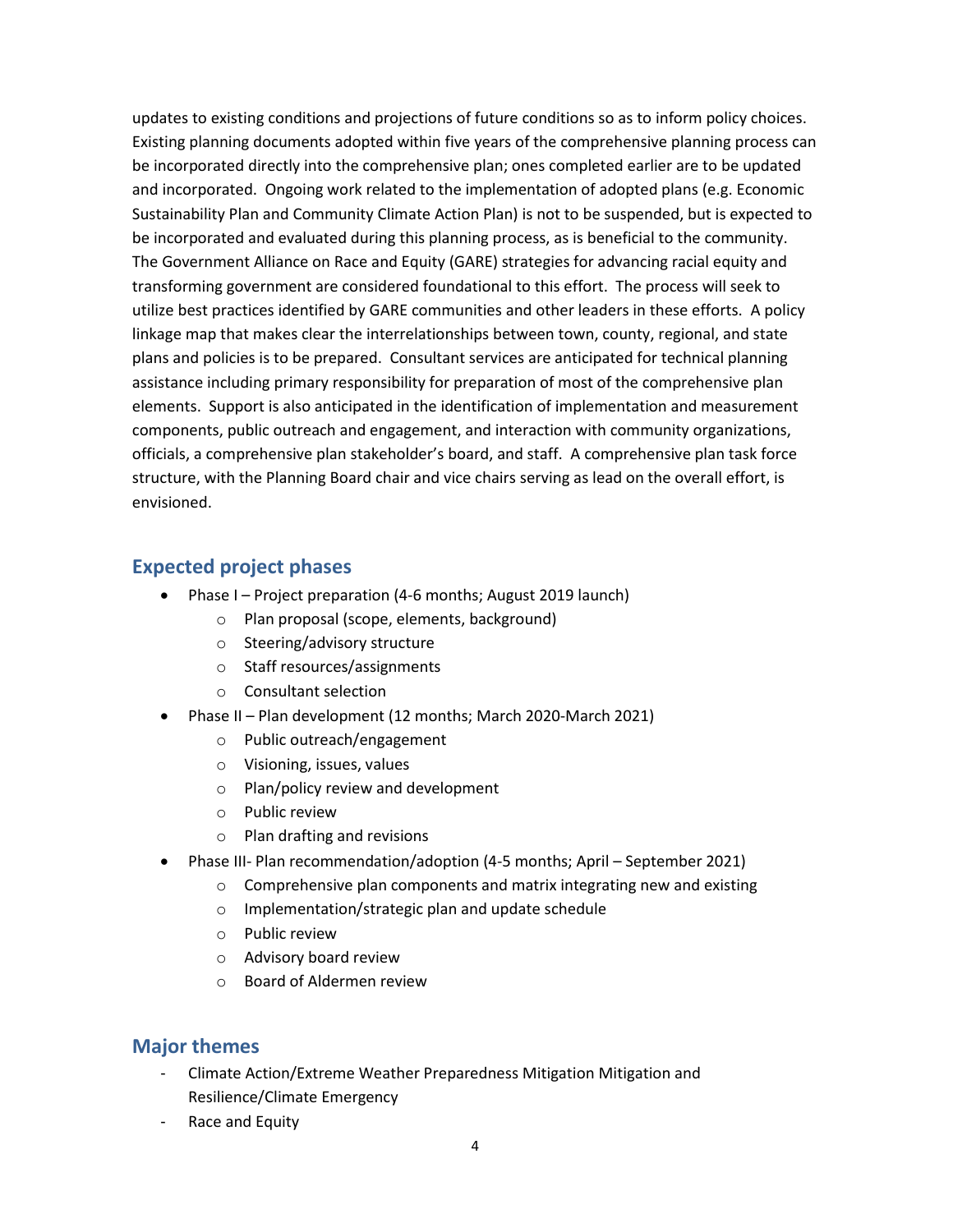- Economic/Fiscal Sustainability (evaluating costs and benefits of policies/plans)
- Decline in Affordability for Commercial and Residential Uses
- Decreases income inequality and erosion of the middle class

### **Plan principles**

- 1. Creativity process and products are rooted in accessible vision and execution, rather than mechanical completion of identified steps.
- 2. Inclusivity incorporates needs and opinions of the population, especially those that may have been underrepresented in past planning processes.
- 3. Community rooted in the interests of people that live, learn, earn, and play in Carrboro.
- 4. Consensus relies on an agreed-upon vision and associated values.
- 5. Clarity the process and the plan and its impacts are open and clear.
- 6. Accountable- all parties recognize their roles and responsibilities and commit to doing their best in the preparation and implementation of the plan. A system for assessing progress and redirecting/reprioritizing plan strategies will be key.
- 7. Accessibility written and presented in ways that make the plan a clear, useful, and interesting roadmap for Carrboro's future.
- 8. Strategic action-oriented, the plan will focus on steps and measures to achieve its goals and values.
- 9. Systems-based plans formulated with the explicit recognition of the complexities of climate and social conditions and the interconnectedness of governmental responsibilities and functions are necessary, appropriate, and effective in prioritizing and effectuating action.

### **Geographic scope**

The Town's entire jurisdiction – Municipal limits, extra-territorial jurisdiction, and Transition Areas/joint planning jurisdiction – will be the focus of this planning effort.

### **Recent questions/key trends**

Infrastructure needs in relation to changing climate conditions Addressing the climate emergency Downtown development/redevelopment and revitalization Redevelopment opportunities, especially Jones Ferry Road and NC Hwy 54 development corridors/nodes Transit-oriented development opportunities Street connectivity and completeness (e.g. facilities for all modes and appropriate speeds) Public engagement and participation/demographic trends Historic Preservation – residential and commercial areas Temporary and accessory housing (e.g. short-term rentals, accessory dwelling units) Reducing vehicle miles travelled through land use decisions.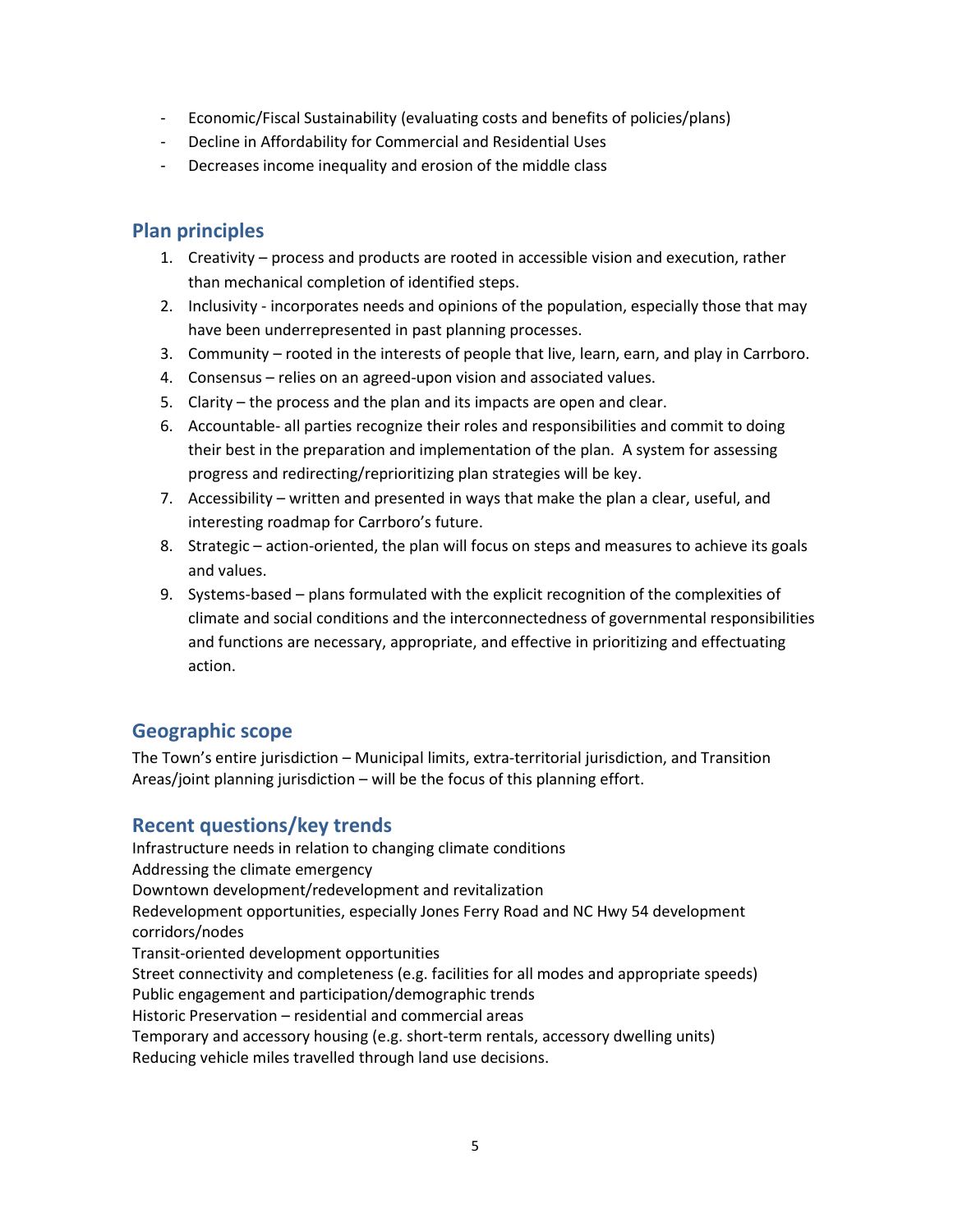### **Community Engagement**

Recent experience and feedback from the community survey makes it clear that in order to maximize participation by community members, a variety of engagement strategies are needed, with those listed below expected:

Focus groups with civic/community/religious/neighborhood groups Community information sessions (e.g. digging into the plan details) Town events (e.g. Carrboro Day, July 4th, Farmers' Markets) Community events and meetings (e.g., Holiday Parade, Carrboro Business Alliance) Citizens Academy Web-based portal for education and input Social media campaign Coffee hours/face-to –face conversations Public meetings and hearings

The Town is committed to reaching new and traditionally underserved audiences and to engaging the community in creative and thought‐provoking new ways. As was done with the recent public outreach for the 203 Project, the Town seeks to use data and analytics, as well as the observed experiences of community members, to structure community engagement to be responsive to the documented behavioral preferences of community groups and not just stated preferences.

While there are many in Carrboro who are actively engaged, there are some voices that are not regularly represented in public outreach. The selected consultant will be expected to develop an outreach and engagement proposal that, based upon expertise and prior work experience, as well as research and knowledge of Carrboro, will prioritize and achieve diversity and equity.

## **Comprehensive Plan Task Force Structure (28 total)**

Representative staff from each Town Department (9 in total) is expected as support to this planning and policy initiative and are not included in the total number for members of the task force. Staff from neighboring local governments (varying departments, based on subject matter) and institutions (e.g. Orange County, Town of Chapel Hill, UNC-Chapel Hill, Hillsborough, CHCCS, OWASA) would also be invited to participate and serve as resources to this effort.

- 1. Planning Board (Chair, vice-chairs and up to 2 other members up to 5 total)
- 2. Economic Sustainability Commission (2 members)
- 3. Transportation Advisory Board (1 member)
- 4. Recreation and Parks Commission (1 member)
- 5. Affordable Housing Advisory Commission (1 member)
- 6. Appearance Commission (1 member)
- 7. Environmental Advisory Board (1 member)
- 8. Northern Transition Area Advisory Committee (1 member)
- 9. Greenways Commission (1 member)
- 10. Stormwater Advisory Commission (1 member)
- 11. Arts Commission (1 member)
- 12. Human Services Advisory Commission (1 member)
- 13. Youth Advisory Board (1 members)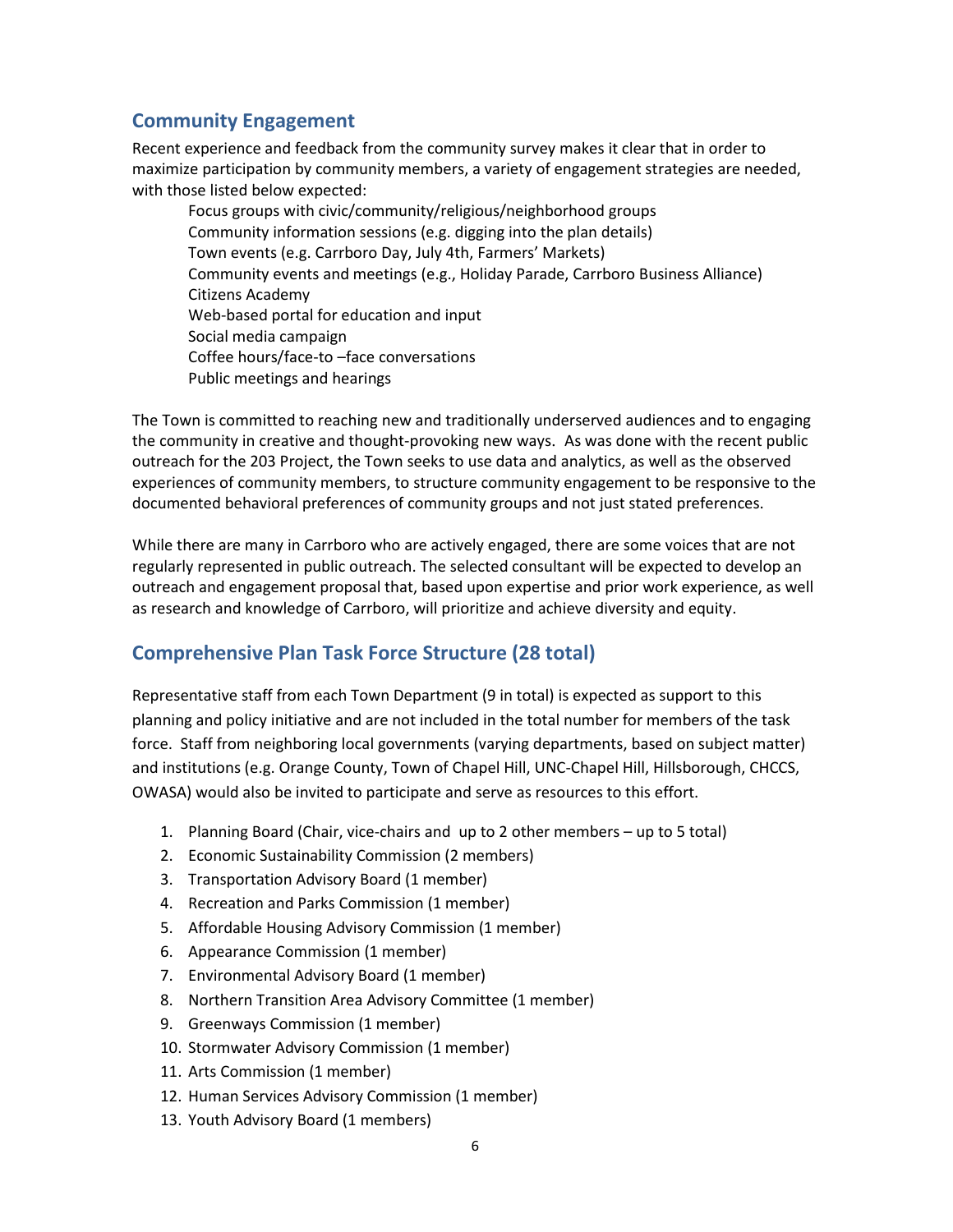- 14. Carrboro Business Alliance (2 members)
- 15. Possible additional advisory board members (up to 2 if Planning Board is limited to 3)
- 16. At-large, community members (up to 8 members)

### **Plan Components**

The descriptions below are not expected to preclude a different organization in the final product, especially related to systems analysis and prioritization/fiscal capacity to be developed in the planning process. The final recommended plan document shall address, and may include, the following components:

| <b>Component</b>               | <b>New/Update</b>                          | <b>Lead Staff/author(s)</b>          |
|--------------------------------|--------------------------------------------|--------------------------------------|
| <b>Executive Summary</b>       | New- highlights of overall plan with       | Consultant, staff (Planning)         |
|                                | summary of vision, goals, and              |                                      |
|                                | elements                                   |                                      |
| Who, What, How and             | Description of the background,             | Consultant, staff (Planning)         |
| Why of the                     | process, data, and decisions that lead     |                                      |
| Comprehensive Plan             | to the final plan.                         |                                      |
| Framing Element - Major        | New - Description of the major topics      | Consultant, Departmental staff       |
| <b>Topics</b>                  | that form the basis for community          | involved with plan development       |
|                                | goals, strategies, budgetary decision-     | (expected to be all)                 |
|                                | making, including equity, cost-benefit     |                                      |
|                                | analysis, sustainability, and operations   |                                      |
| <b>Action Element</b>          | New - Plan strategies in a go-to           | Consultant, Departmental staff       |
|                                | format, with operational and fiscal        | involved with plan development       |
|                                | performance measures, including time       | (expected to be all)                 |
|                                | frames and prioritization                  |                                      |
| Land Use and Design            | Assessment and recommended                 | Consultant, staff (Planning with     |
|                                | updates to Land Use Ordinance and          | assistance from Public Works, Fire,  |
|                                | Vision 2020, Small Area Plan for           | Police, Recreation and Parks)        |
|                                | Carrboro's Northern Study Area             |                                      |
| <b>Economic Sustainability</b> | Update of 2017 ESP                         | <b>Staff (Economic and Community</b> |
|                                |                                            | Development), ESC                    |
| <b>Housing Affordability</b>   | Component of Land Use and Design           | Consultant, staff (Planning,         |
|                                | assessment; Update of 2015                 | Manager's Office)                    |
|                                | Affordable Housing Goals and               |                                      |
|                                | Strategies; Accessory and short-term       |                                      |
|                                | housing                                    |                                      |
| Recreation, Parks, and         | Update of 2004 Comprehensive               | Consultant, staff (Recreation and    |
| Open Space; Arts and           | <b>Recreation and Parks Master Plan so</b> | Parks, Planning, Economic and        |
| Culture                        | as to ensure eligibility for grant         | <b>Community Development)</b>        |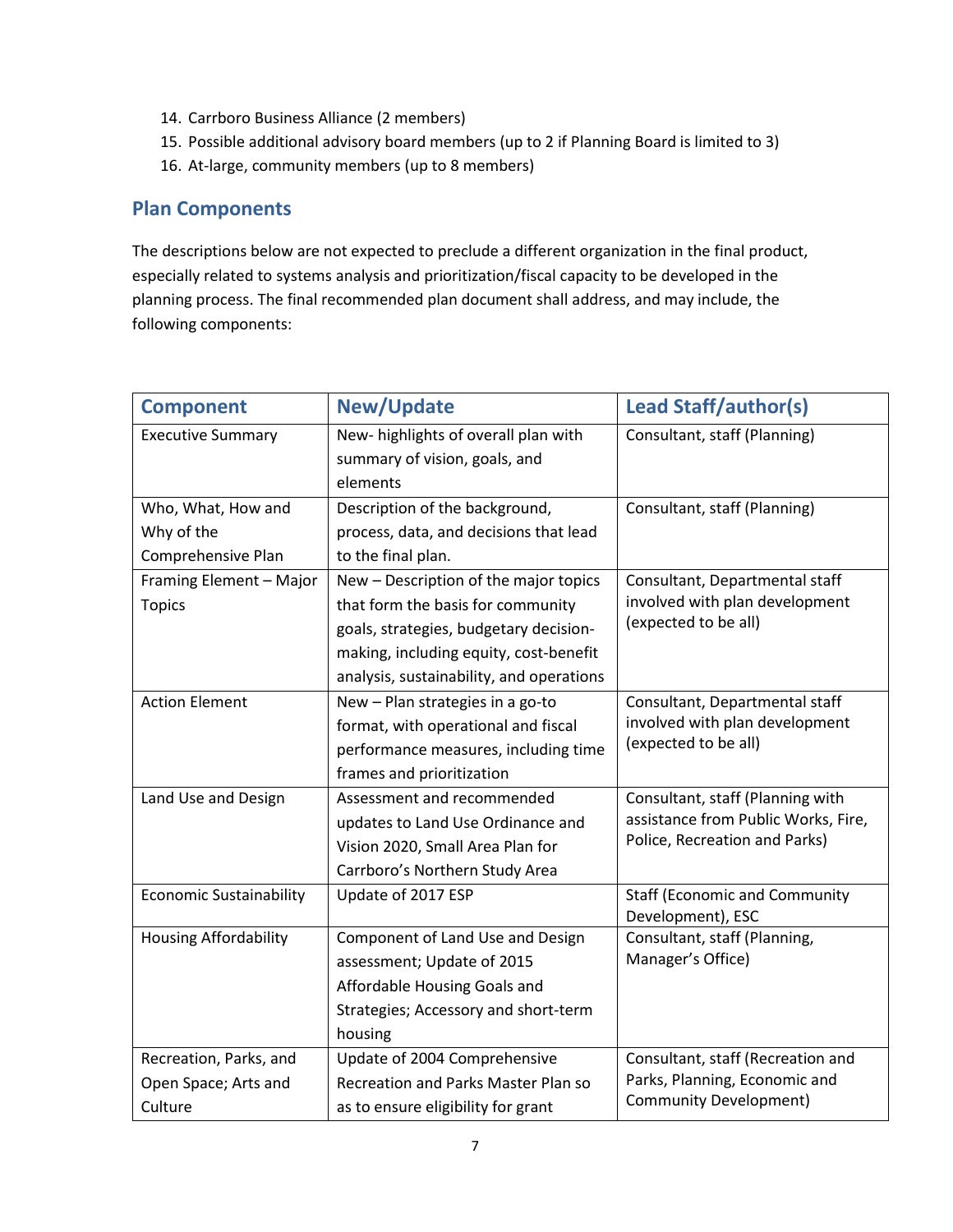| <b>Component</b>                                                                      | <b>New/Update</b>                                                                                                                                                                                                                                                                                                                                                                                                                              | <b>Lead Staff/author(s)</b>                                                                                                                       |
|---------------------------------------------------------------------------------------|------------------------------------------------------------------------------------------------------------------------------------------------------------------------------------------------------------------------------------------------------------------------------------------------------------------------------------------------------------------------------------------------------------------------------------------------|---------------------------------------------------------------------------------------------------------------------------------------------------|
|                                                                                       | funding; assessment and update of<br>relevant Carrboro Vision2020 policies.<br>Update and inclusion of Physical<br>Activity and/or Healthy Community<br>planning perspective.                                                                                                                                                                                                                                                                  |                                                                                                                                                   |
| Infrastructure                                                                        |                                                                                                                                                                                                                                                                                                                                                                                                                                                |                                                                                                                                                   |
| -Transportation                                                                       | Integration of recently updated Bicycle<br>Plan, update of Greenways Plans,<br>Sidewalk Policy, and Residential Traffic<br>Management Plan. Recognition of<br>interrelationships with Chapel Hill<br>(including Chapel Hill Transit, Orange<br>County, Go Triangle, and DCHC<br>MPO/Comprehensive and<br>Metropolitan Transportation Plans.<br>Incorporation of street conditions<br>analysis, repaving schedules, Powell<br><b>Bill funds</b> | Consultant, staff (Planning, Public<br>Works)                                                                                                     |
| -Water and Wastewater                                                                 | Recognition of interrelationship with<br>OWASA, Climate Action Plan/GHG<br>reductions associated with water<br>conservation.                                                                                                                                                                                                                                                                                                                   | Consultant, staff (Planning)                                                                                                                      |
| -Energy (electricity,<br>natural gas, solar)                                          | Energy supply, with info on local and<br>non-local sources, quantities and<br>climate impacts                                                                                                                                                                                                                                                                                                                                                  | Consultant, energy providers, staff<br>(Planning)                                                                                                 |
| -Conduit, fiber optic,<br>wireless                                                    | Anticipate inclusion of pending Fiber<br>optic Plan and incorporation info<br>policy matrix and action element                                                                                                                                                                                                                                                                                                                                 | Consultant, (Planning, Information<br>Technology)                                                                                                 |
| <b>Environmental Systems</b><br>and Resilience, including<br>Stormwater<br>Management | Expansion on 1999 Northern Study<br>Area Plan and miscellaneous studies<br>and reports                                                                                                                                                                                                                                                                                                                                                         | Consultant, staff (Planning, Public<br>Works)                                                                                                     |
| Human Capital,<br>Engagement and<br>Governance                                        | New Communications Plan (build on<br>Citizens' Bill of Rights), Human<br>Services, Technology, and Innovation                                                                                                                                                                                                                                                                                                                                  | Consultant, staff (Human Resources,<br>Finance Department, Manager's<br>Office, Economic and Community<br>Development, Information<br>Technology) |
| <b>Public Services</b>                                                                | New chapter on fire, police, public<br>works services, publicly owned<br>buildings, accessibility, public safety,<br>future needs (interrelatedness to                                                                                                                                                                                                                                                                                         | Consultant, Noted departments<br>staff                                                                                                            |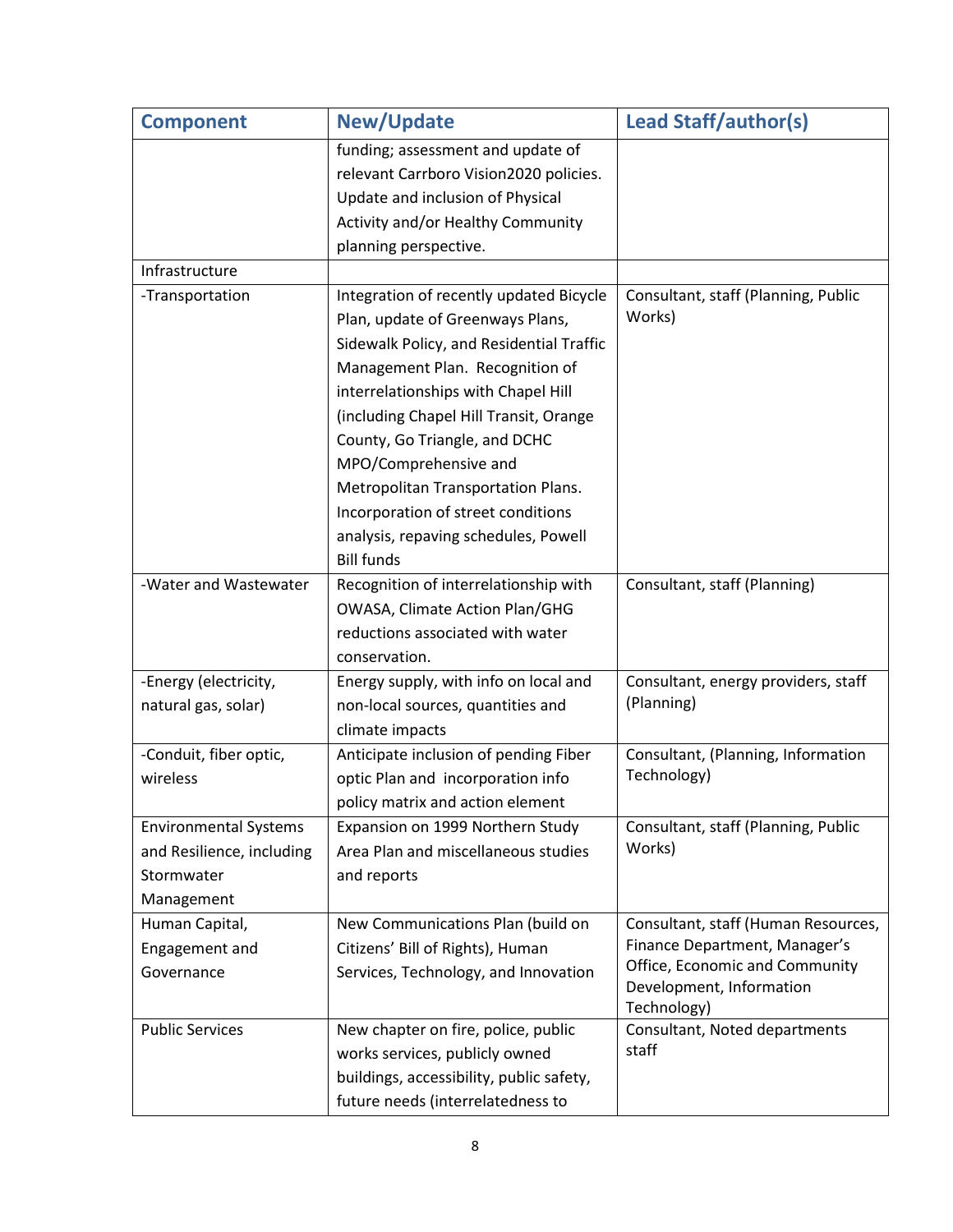| <b>Component</b> | <b>New/Update</b>                     | <b>Lead Staff/author(s)</b> |
|------------------|---------------------------------------|-----------------------------|
|                  | Capital Improvement Programming,      |                             |
|                  | Strategic Energy and Climate Action,  |                             |
|                  | specifically Solid Waste initiatives, |                             |
|                  | waste reduction, fuel usage, building |                             |
|                  | renovations and retrofits);           |                             |
|                  | incorporation of Eno-Haw Hazard       |                             |
|                  | Mitigation Plan, Town Emergency       |                             |
|                  | Operations Plan, and possible         |                             |
|                  | Continuity of Operations Plan         |                             |

### **Detailed Consultant Services Anticipated for Completion of this Effort**

The actions described below are not expected to preclude a different order or approach to plan development, especially in relation to utilizing a systems approach and in recognition of the Town's methods of prioritizing and fiscal capacity. The intent of this detailed list is to emphasize the Town's interest in a thorough process that will be successful at engaging the entirety of the community.

- 1. Initial meeting with the staff to review and refine the project scope and schedule, as well as schedule initial meetings and begin the process of data compilation. Consideration of the schedule presented in 'Expected Project Milestones' above. The applicant may also suggest alternative phasing or a different procedural approach based upon their experience
- 2. Develop with staff a plan of action for information that is to be compiled, data that needs to be collected and methods for future plan iterations. Once completed, consultant will obtain and review existing plans, maps and other documents relevant to the project. Work with Town communications staff to either develop new social media accounts or utilize existing accounts for promotion and engagement;
- 3. Meet with the Comprehensive Plan Task Force for regular updates.
- 4. Conduct meetings with key elected officials and stakeholders. The purpose of these meetings will be to obtain input and guidance as it relates to the process to obtain opinions on the future of the Town from a wide cross-section of individuals and to complete a consensus building process on this future and the Town's goals in all areas of growth and development and the provision of services.
- 5. Conduct periodic review meetings with staff on process.
- 6. Plan and coordinate extensive and diverse public participation process program, including, but not limited to: public meetings, drop-in meetings, pop-up engagement in a variety of locations, surveys, directed engagement with community groups, HOAs, informational brochures, website materials, and other outreach mechanisms. Prepare summaries of each.
- 7. Work with staff on elements of a robust outreach campaign that includes traditional print and broadcast communication as well as social media and digital communication. It is expected that materials should be written in both English and Spanish. The ability to obtain or provide translation services in other languages, include Burmese and Karen, is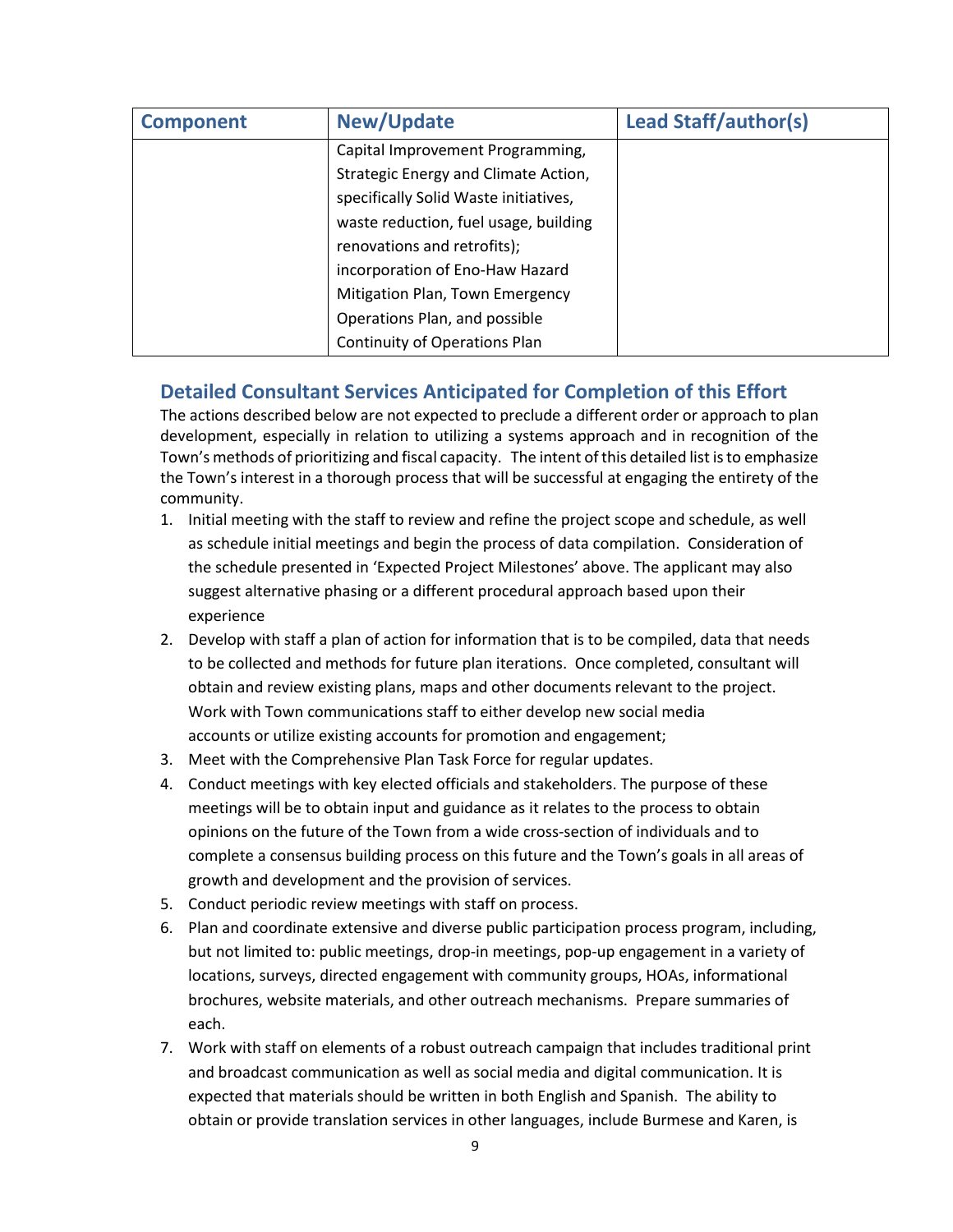also of strong interest. Outreach and input collection materials to be considered include, but are not limited to, project branding, posters, flyers, worksheets and similar, traditional and on-line surveys and other innovative methods, and an interactive website that is user-friendly and engaging and is maintained with relevant information and materials throughout the planning process;

- 8. Conduct public meetings, workshops, interviews, roundtable discussions, and topicspecific focus groups as necessary.
- 9. Create material for the public meetings and media venues to inform and educate the public on the plan components.
- 10. Staff is expected to be responsible for the production of the bulk of the GIS maps and materials; however, the selected consultant may be required to provide supporting information or assistance.
- 11. Develop goals, objectives, implementation strategies, as well as benchmarks to measure implementation progress
- 12. Analyze the consistency of current ordinances and policies in relationship to the goals and objectives developed through this process and create an implementation program.
- 13. Draft elements, including written and graphic materials, are to be completed and submitted to the Town for review, comment, and approval individually based upon a schedule developed at the beginning of the planning process.
- 14. Make periodic reports to the Task Force, the Board of Aldermen and other groups (e.g. advisory boards).
- 15. Work with the town to determine the final product(s) that best fit the interests and needs of Carrboro.
- 16. Prepare a "Public Draft" of the identified final products and present drafts to the community.
- 17. Prepare a "Final Draft" of the identified final products and make a final presentation at a public hearing and all associated meetings to secure adoption of the Plan.

The scope of work proposal should specify the volume, timing, general approach, and duration of all proposed actions in a phased schedule of work. The consultant is also strongly encouraged to suggest other ideas, items, structure, or partnerships that could be of value to the Carrboro community.

# **Format of proposals**

### **Sections and required contents**

- 1. Cover letter
	- a. Reference to the "Request for Proposals for Comprehensive Planning Services"
	- b. Listing of all firms on the project team
	- c. Conflict of interest statement

The cover letter should include the candidate's name and address, including all

methods of contact such as mailing address, phone number, and email. It should also provide a summary of the proposal, as well as highlight the applicant's general philosophy and approach to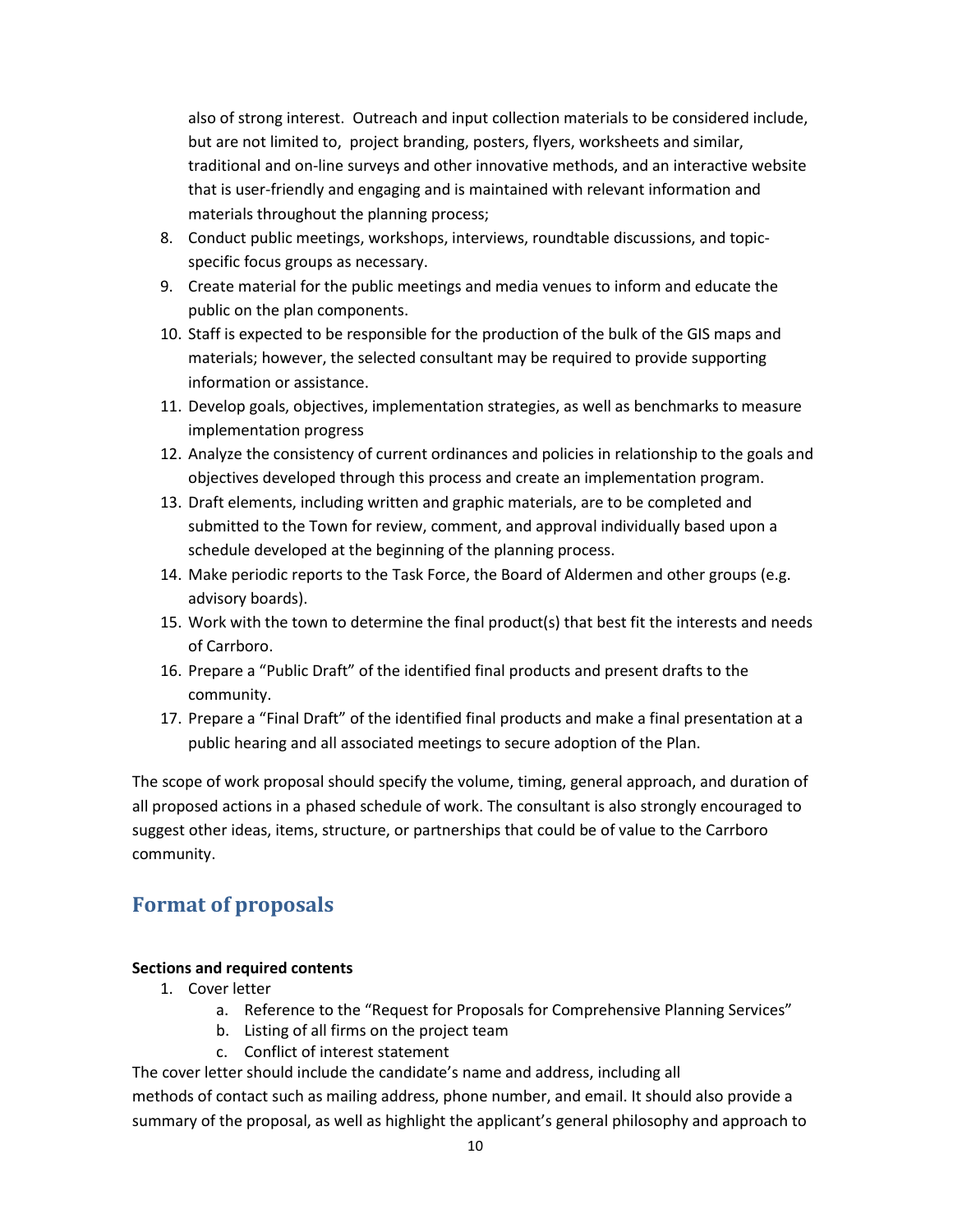the project. The cover letter should also state that the firm will be able to utilize the standard contract or identify sections that the firm objects to and its proposed remedy; and the firm will comply with all insurance requirements specified in attachment A.

- 2. The firm or firms' experience, knowledge, familiarity, and past performance with the desired services
	- a. The firm's understanding of the project, the tasks, and the Town of Carrboro in general
	- b. The proposed project staff's experience, expertise, and availability
	- c. Resumes of each project team member expected to work on the project, with the resume of the project manager designated as such. The applicant should also summarize, as a percentage of total work to be completed under the contract, the respective contributions of each team member and their current and projected workloads and availability for this project
	- d. Status of firm as a MWBE or HUB and firm's experience with using diverse subcontractors, including Historically Underutilized Businesses in any projects. Describe methods of recruitment and some recent/current projects where they have been involved.
- 3. Project approach
	- a. Project management strategy
	- b. Consultant staff roles, if applicable
	- c. Proposed methodology for specific tasks
- 4. A one‐page description for the Carrboro community as to why the consultant team feels their experience and expertise best prepares them to undertake this work.
- 5. Cost proposal sheet
- 6. Contact information for three references for similar projects

Proposers are welcome to include qualified sub consultants in their proposals.

## **Submittal of proposals**

### **How to submit proposals**

Proposals may be submitted by USPS mail or other delivery service. Respondents may also bring proposals to Carrboro Town Hall at the address listed in this section. Electronic copies may be submitted via email along with hard copies.

**Nine (9) paper copies of proposals** shall be sent or delivered to Carrboro Town Hall and arrive by the deadline. The proposal name and number should be listed in the lower left corner of the envelope.

If using USPS mail or another shipping/delivery service**, please use the following address:**

Arche L. McAdoo, Finance Director Town of Carrboro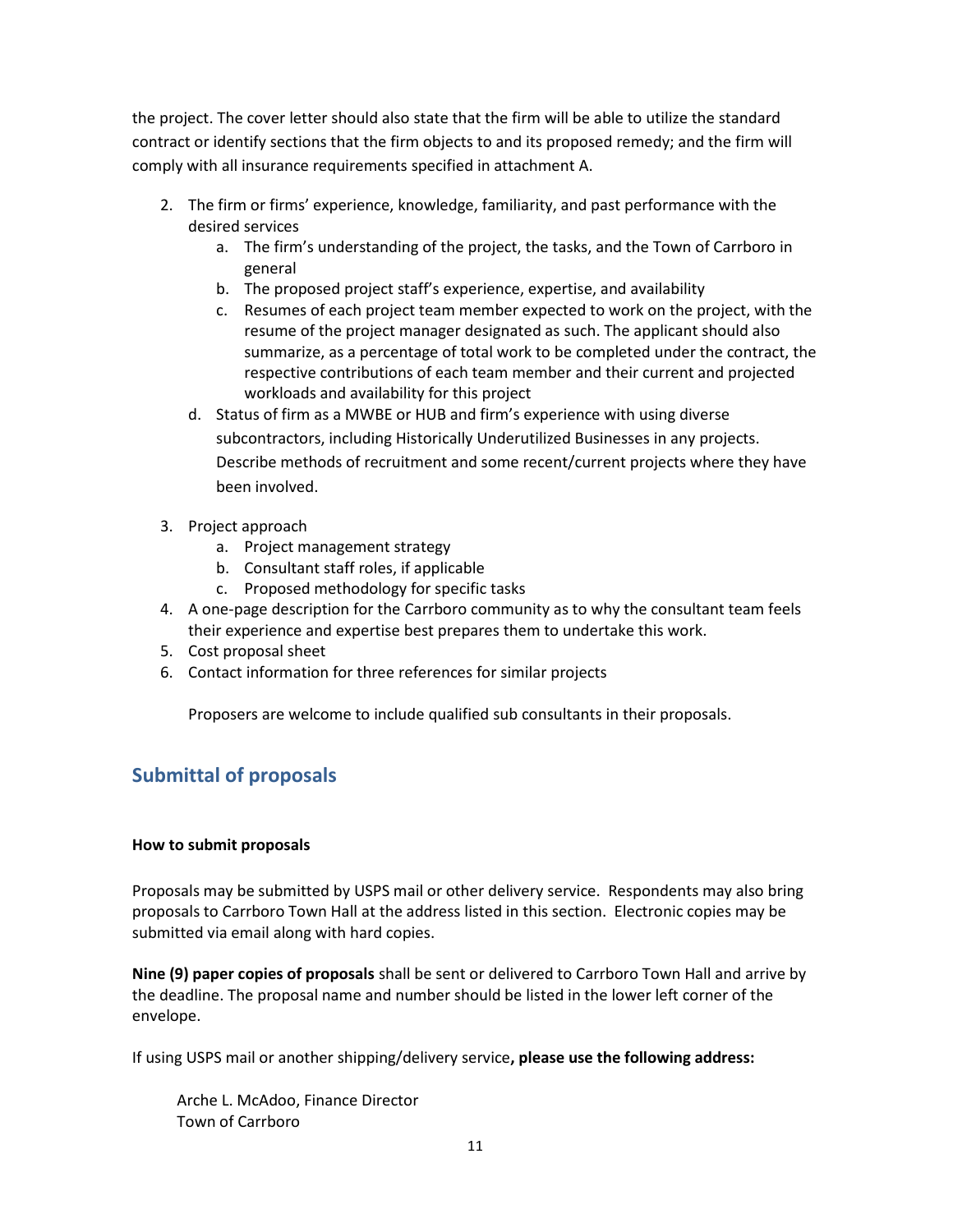301 W. Main St. Carrboro, NC 27510 [AMcAdoo@townofcarrboro.org](mailto:AMcAdoo@townofcarrboro.org)

Proposals submitted after **3:00 p.m. EST on Monday, December 23, 2019** may not be considered for evaluation.

### **Questions**

**Substantial questions** are requests for information about the RFP that, if answered individually, may provide an unfair advantage for a potential proposer.

**Unsubstantial questions** are requests for information that, if answered individually, do not provide an unfair advantage for a potential proposer. They include requests for logistical details for submitting proposals.

Town staff will determine whether a question is substantial or unsubstantial. Responses to all substantial questions may result in the issuance of addenda to the RFP (see Addenda section below).

All questions are to be submitted in writing and reference the specific section (s) in the RFP. Questions are to be sent to:

Patricia McGuire via email at [pmcguire@townofcarrboro.org](mailto:pmcguire@townofcarrboro.org) , or via mail at 301 W. Main St., Carrboro, NC 27510.

Questions submitted after **3:00 p.m. EST on Monday December 16, 2019** will not be considered for evaluation.

The Town reserves the right to address substantial questions via a published addendum to this RFP. This includes publishing the question verbatim or paraphrased (information about the person submitting the question, or their firm, will not be published.) See the Addenda section for more information.

### **Addenda**

After it is released, the Town may revise the RFP with one or more addenda. All addenda will be posted at the following page: [http://www.townofcarrboro.org/967/Bid-Opportunities,](http://www.townofcarrboro.org/967/Bid-Opportunities) to ensure all potential proposers have equal access to the information.

**Proposals must include statements acknowledging that the proposer has read and understands all addenda. Proposers are responsible for checking the website for addenda.**

All addenda will be posted by **3:00 p.m. EST on Thursday, December 19, 2019** to assist in providing certainty for proposers as proposals are completed, with the following exception. If, after the aforementioned time, an addendum is deemed necessary to address an issue that substantially affects the ability of consulting teams to submit proposals, the deadline for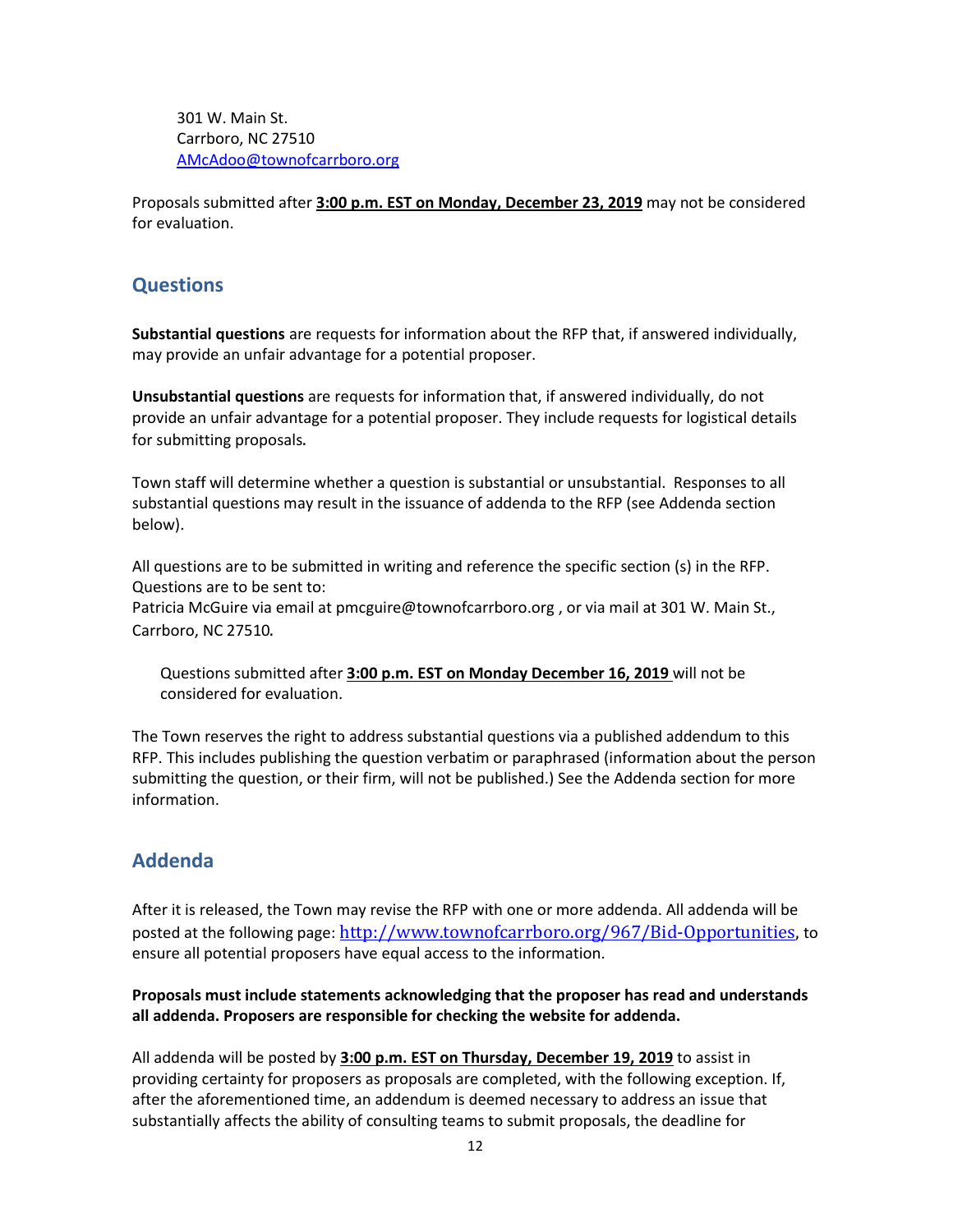submitting proposals may be extended, and therefore the deadline for additional addenda would be extended.

### **Evaluation**

### **Evaluation criteria**

The evaluation criteria will be used to guide selection of the top two firms for interviews.

### **1. Understanding of the Project—25%**

- a. How well has the candidate demonstrated a thorough understanding of the purpose and scope of the project?
- b. How well has the candidate identified issues and potential problems related to the project?
- c. How well has the candidate demonstrated that it understands the deliverables the Town expects it to provide?
- d. How well has the candidate demonstrated that it understands the unique character and needs of Carrboro?

#### **2. Methodology used for the project—10%**

- a. How well does the methodology depict a logical approach to fulfilling the requirements of the RFP?
- b. How well does the methodology match and contribute to completing the tasks set out in the RFP?
- c. How well does the methodology interface with the schedule in the RFP?

#### **3. Management plan for the project—10%**

- a. How well does the management plan support all of the project requirements and logically lead to the deliverables required by the RFP?
- b. How well is accountability completely and clearly defined?
- c. Is the organization of the project team clear?
- d. How well does the management plan illustrate the lines of authority and communication?
- e. Does it appear that the candidate can meet the schedule set out in the RFP?
- f. Has the candidate gone beyond the minimum tasks necessary to meet the objectives of the RFP?
- g. Is the proposal practical, feasible and within budget?

#### **4. Experience and qualification—35%**

- a. Do the individuals assigned to the project have experience on similar projects?
- b. Do the individuals assigned to the project have experience with the specific tasks outlined in the RFP?
- c. Are resumes complete and do they demonstrate backgrounds that are desirable for individuals engaged in the work the project requires?
- d. How well has the candidate demonstrated experience in completing similar projects on time and within budget?
- e. How successful is the general history of the candidate regarding timely and successful completion of projects?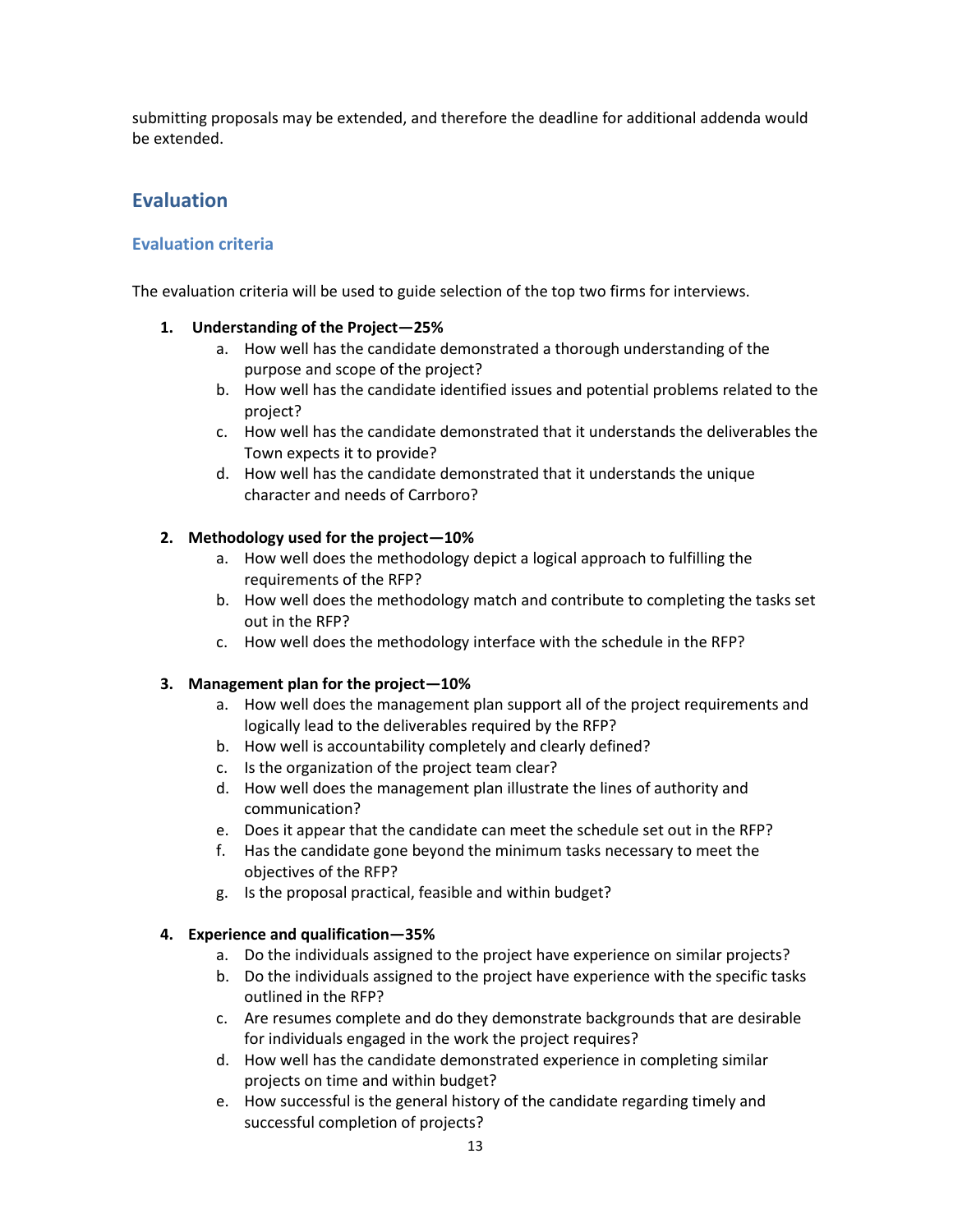- f. Has the candidate provided letters of reference from clients?
- g. How reasonable are the candidate's cost estimates?
- h. If subcontractors will perform work on the contract, how well do they measure up to the evaluation used for the candidate?

#### **5. Contract cost—20%**

Candidates will be evaluated on whether the proposed cost is reasonable in relation to the strategy and methodology proposed.

### **Evaluation and Interviews**

Proposals from consulting teams will be evaluated by a Town staff panel according to the criteria and weights listed below. The evaluation will yield a list of the top two proposals. The firms and proposals may be interviewed and a decision made following the interviews.

**The top two firms may be required to present their proposals to the Town's Board of Aldermen at a regular public Board meeting.** 

### **Additional information**

### **Disclaimer**

This RFP does not form or constitute a contract with any responder. The Town of Carrboro shall not be liable for any loss, expense, damage or claim arising out of the advice given or not given or statements made or omitted to be made in connection with this RFP. The Town will not be responsible for any expenses which may be incurred in the preparation of a response to this RFP. Any cost incurred by respondents in preparing or submitting a proposal for the project shall be the respondents' sole responsibility.

Ownership of all data, materials and documentation originated and prepared for the Town of Carrboro pursuant to a contract resulting from a proposal submitted for this RFP shall belong exclusively to the Town and be subject to public inspection in accordance with the Freedom of Information Act. Trade secrets or proprietary information submitted shall not be subject to public disclosure under the Freedom of Information Act; however, the respondent must invoke the protections of the appropriate section of the Code of North Carolina, in writing, either before or at the time the data or other materials are submitted to the Town of Carrboro and state the reasons why protection is necessary. The proprietary or trade secret material submitted must be identified by some distinct method such as highlighting or underlining and must indicate only the specific words, figures, or paragraphs that constitute trade secret or proprietary information. The classification of an entire document, line item prices and/or total costs as proprietary or trade secrets is not acceptable and may result in rejection of the proposal.

The Town of Carrboro reserves the right to reject any or all proposals received or to request additional information as may be needed to clarify or determine qualifications.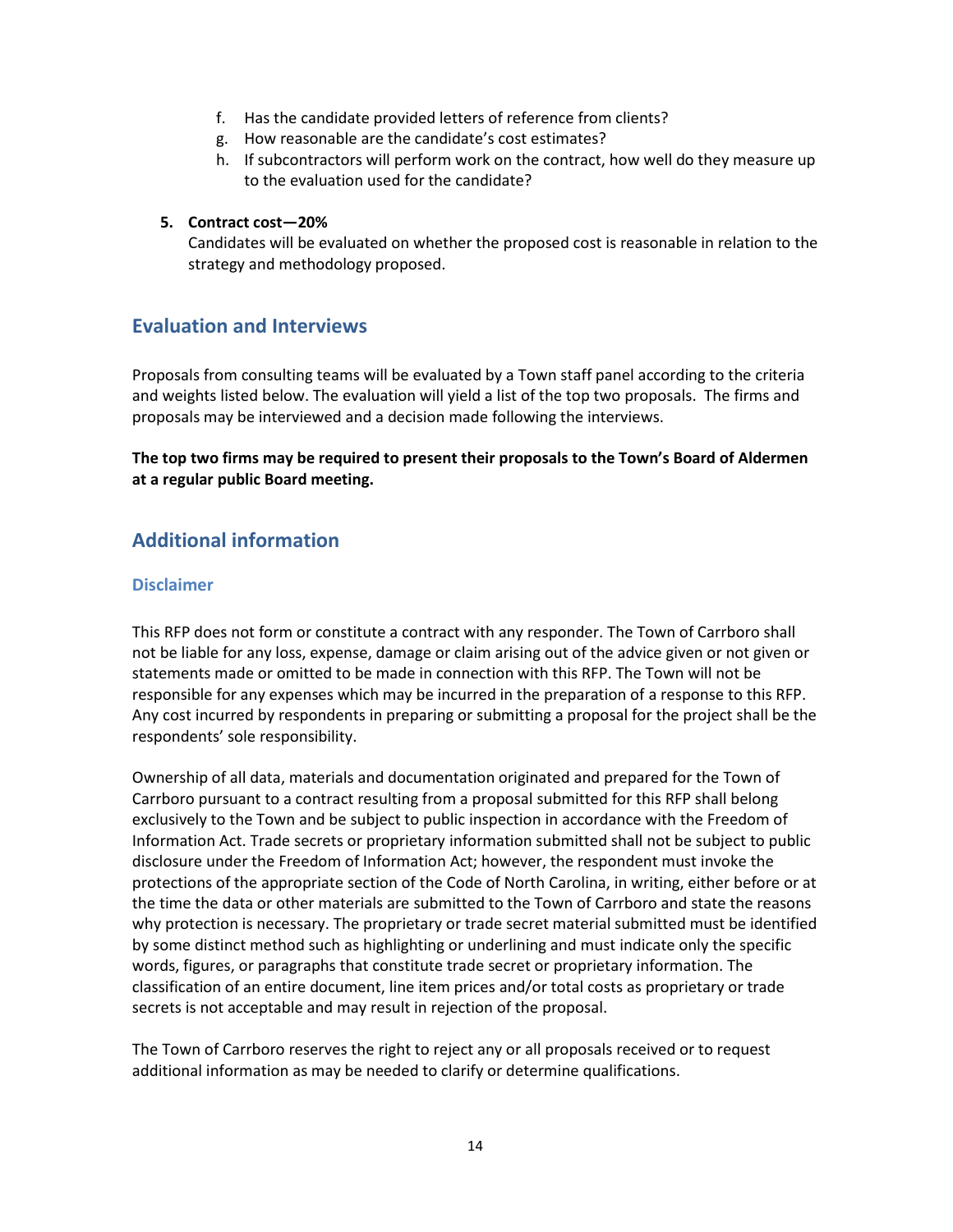### **Appendix A. NON-FEDERAL FUNDS STANDARD SERVICE CONTRACT**



#### **NORTH CAROLINA SERVICE CONTRACT TOWN OF CARRBORO**

**THIS CONTRACT** is made, and entered into by and between the **TOWN of CARRBORO**, a political subdivision of the State of North Carolina, (hereinafter referred to as "**TOWN**", party of the first part and , (hereinafter referred to as **"CONTRACTOR"**), party of the second part.

#### **1. SERVICES TO BE PROVIDED**

**CONTRACTOR** hereby agrees to provide services and/or materials under this contract (hereinafter referred to collectively as "SERVICES" for \_\_\_\_\_\_ {Insert Name of Project} pursuant to the provisions and specifications identified in "Attachment 1".

#### **2. TERM OF CONTRACT**

The term of this **CONTRACT** for services and supplies is from to .

#### **3. PAYMENT TO CONTRACTOR**

**CONTRACTOR** shall receive from **TOWN an amount not to exceed** \$XXXXX. Unless otherwise specified, **CONTRACTOR** shall submit a monthly itemized invoice to at the Department of the Town of Carrboro, NC 27510. Payment will be processed within 30 days upon receipt and approval of the invoice by **TOWN**. (Note: For contracts of short duration, e.g. less than 3 months, monthly invoices should be avoided, and only provide for payment after satisfactory completion of the project.)

#### **4. INDEPENDENTCONTRACTOR**

**TOWN** and **CONTRACTOR** agree that **CONTRACTOR** is an independent contractor and shall not represent itself as an agent or employee of **TOWN** for any purpose in the performance of **CONTRACTOR'S** duties under this contract. Accordingly, **CONTRACTOR** shall be responsible for payment of all federal, state and local taxes as well as business license fees arising out of **CONTRACTOR'S** activities in accordance with this contract. For purposes of this contract taxes shall include, but not be limited to, Federal and State Income, Social Security and Unemployment Insurance taxes.

**CONTRACTOR**, as an independent contractor, shall perform said services in a professional manner and in accordance with the standards of applicable professional organizations and licensing agencies.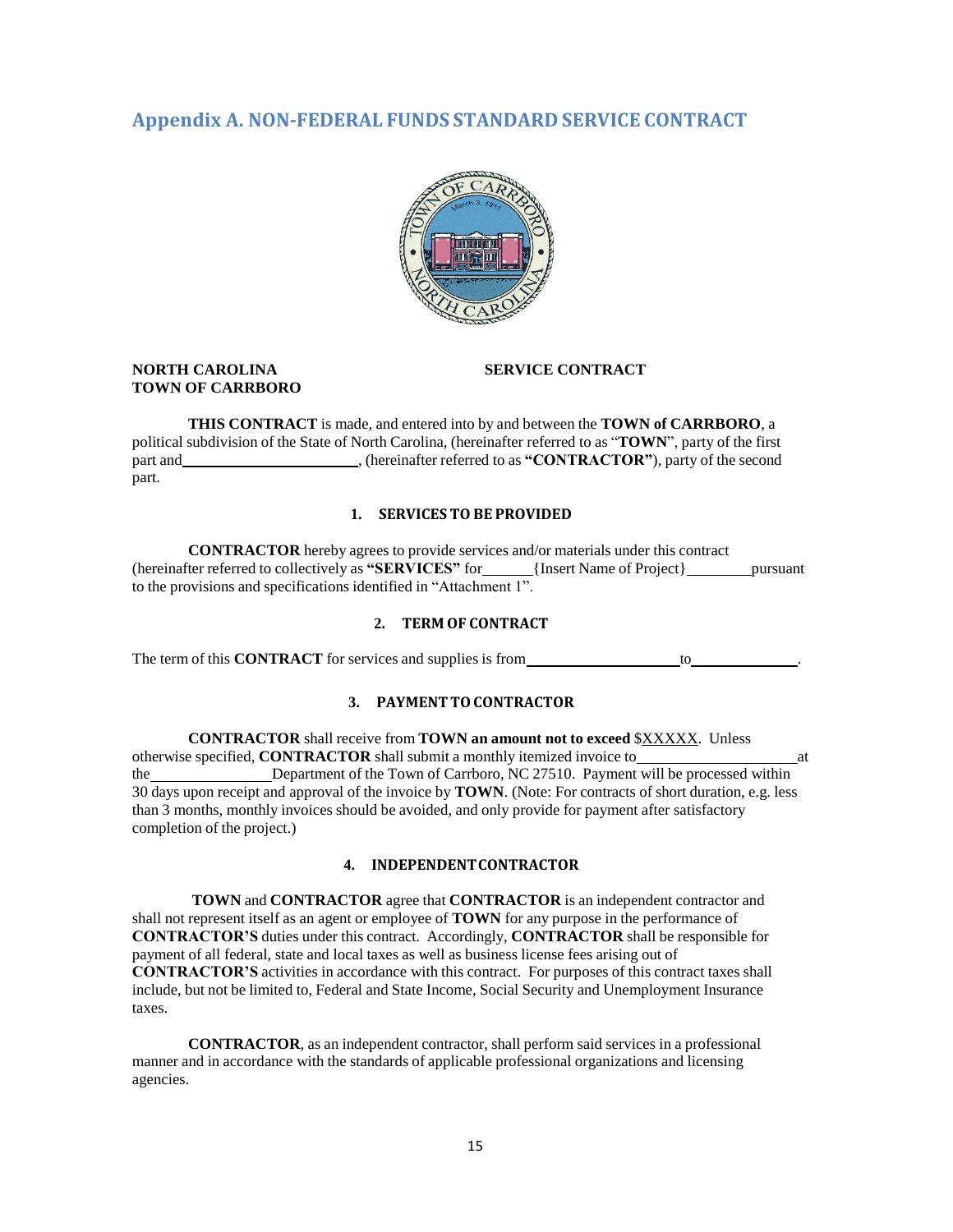#### **5. INSURANCEAND INDEMNITY**

To the fullest extent permitted by laws and regulations, the **CONTRACTOR** shall indemnify and hold harmless the **TOWN** and its officials, agents, and employees from and against all claims, damages, losses, and expenses, direct, indirect, or consequential (including but not limited to fees and charges of engineers or architects, attorneys, and other professionals and costs related to court action or arbitration) arising out of or resulting from the performance of this Contract or the actions of the **CONTRACTOR** or its officials, employees, or contractors under this Contract or under the contracts entered into by the **CONTRACTOR** in connection with this Contract. This indemnification shall survive the termination of this agreement.

In addition, **CONTRACTOR** shall comply with the North Carolina Workers' Compensation Act and shall provide for the payment of workers' compensation to its employees in the manner and to the extent required by such Act**. CONTRACTOR** shall supply **TOWN** with certification of insurance for workers' compensation coverage with North Carolina statutory limits.

**CONTRACTOR** shall maintain, at its expense, the following minimum insurance coverage:

General Liability with Combined Single Limit Bodily Injury and Property Damage not less than \$1,000,000 and Products and Completed Operations Liability not less than \$1,000,000.

**CONTRACTOR** agrees to furnish **TOWN** a certificate of insurance from an insurance company, licensed to do business in the State of North Carolina and acceptable to **TOWN** verifying the existence of any insurance coverage required by **TOWN**. The certificate will provide for thirty (30) days advance notice in the event of termination or cancellation of coverage.

#### **6. HEALTH AND SAFETY**

**CONTRACTOR** shall be responsible for initiating, maintaining and supervising all safety precautions and programs required by OSHA and all other regulatory agencies while providing services under this contract.

#### **7. NON-DISCRIMINATIONINEMPLOYMENT**

**CONTRACTOR** shall not discriminate against any employee or applicant for employment because of age, sex, race, creed, national origin, disability or on the basis of sexual orientation or gender expression/identity. **CONTRACTOR** shall take affirmative action to ensure that applicants are employed and that employees are treated fairly and legally during employment with regard to their age, sex, race, creed, national origin, disability or on the basis of sexual orientation or gender expression/identity. In the event **CONTRACTOR** is determined by the final order of an appropriate agency or court to be in violation of any non-discrimination provision of federal, state or local law or this provision, this Contract may be canceled, terminated or suspended in whole or in part by **TOWN**, and **CONTRACTOR** may be declared ineligible for further **TOWN** contracts.

#### **8. GOVERNINGLAW**

This contract shall be governed by and in accordance with the laws of the State of North Carolina. All actions relating in any way to this contract shall be brought in the General Court of Justice in the County of Orange and the State of North Carolina.

#### **9. AMENDMENT**

This contract may be amended only in writing by mutual agreement by both parties.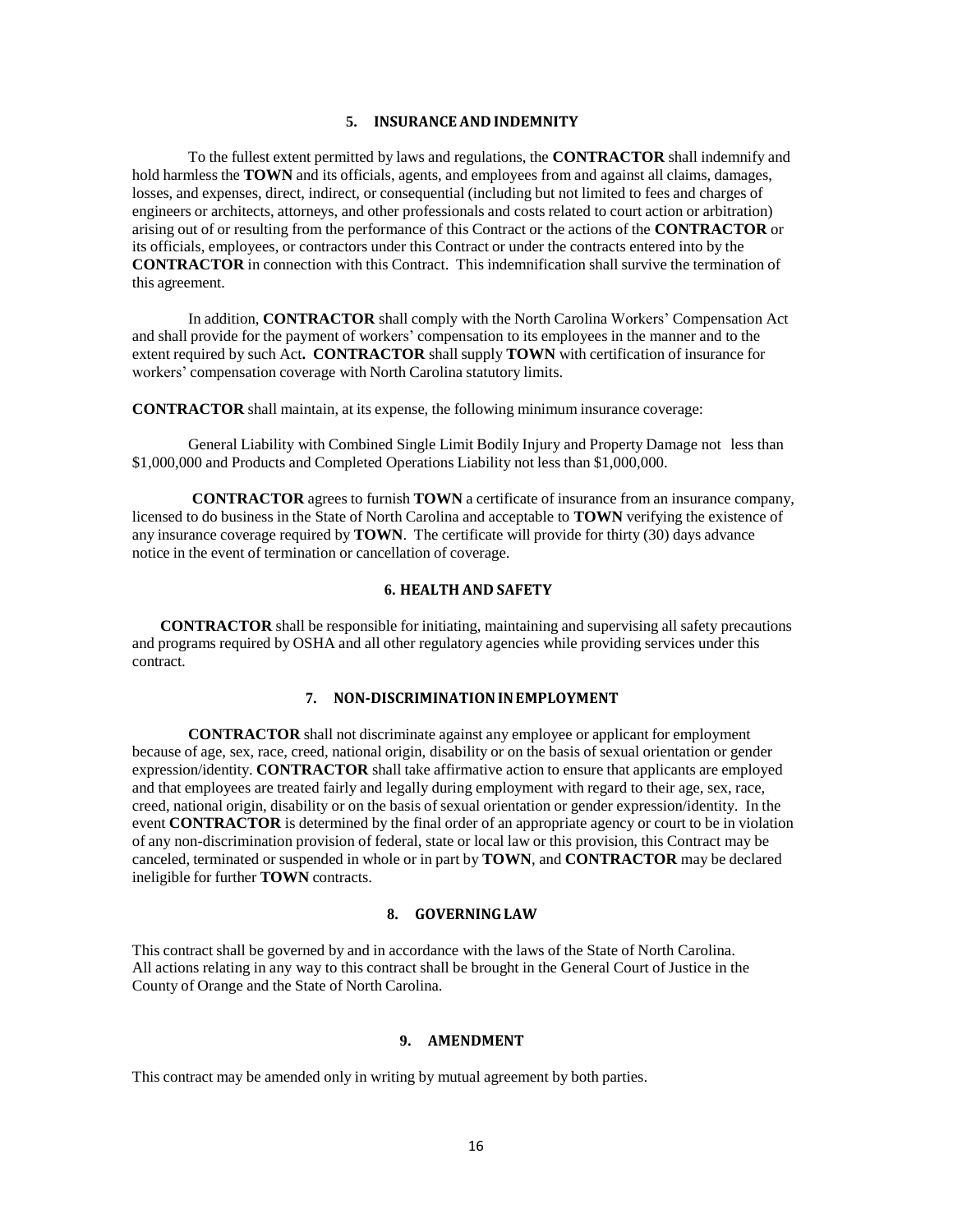#### 10. TERMINATION OF AGREEMENT

This contract may be terminated at any time by either party by written notice of a minimum of ninety (90) days.

This contract may be terminated, for cause, by the non-breaching party notifying the breaching party of a substantial failure to perform in accordance with the provisions of this contract and if the failure is not corrected within ten (10) days of the receipt of the notification. Upon such termination, the parties shall be entitled to such additional rights and remedies as may be allowed by relevant law.

Termination of this agreement, either with or without cause, shall not form the basis of any claim for loss of anticipated profits by either party.

#### **11. SUCCESSORSAND ASSIGNS**

**CONTRACTOR** shall not assign its interest in this contract without the written consent of **TOWN**. **CONTRACTOR** has no authority to enter into contracts on behalf of **TOWN**.

#### **12. COMPLIANCEWITH LAWS**

**CONTRACTOR** represents that it is in compliance with all Federal, State, and local laws, regulations or orders, as amended or supplemented. The implementation or this contract will be carried out in strict compliance with all Federal, State, or local laws regarding discrimination in employment.

#### **13. NOTICES**

All notices which may be required by this contract or any rule of law shall be effective when received by certified mail sent to the following addresses:

#### **TOWNOF CARRBORO FINANCEOFFICER 301 WEST MAIN STREET CARRBORO, NORTH CAROLINA, 27510**

#### **14. AUDIT RIGHTS**

For all services being provided under this contract, **TOWN** shall have the right to inspect, examine, and make copies of any and all books, accounts, invoices, records and other writings relating to the performance of said services. Audits shall take place at times and locations mutually agreed upon by both parties, although **CONTRACTOR** must make the materials to be audited available within one (1) week of the request for them.

#### **15. TOWN NOT RESPONSIBLE FOR EXPENSES**

**TOWN** shall not be liable to **CONTRACTOR** for any expenses paid or incurred by **CONTRACTOR** prior to the commencement date of contract, unless otherwise agreed in writing.

#### **16. ENTIREAGREEMENT**

This Agreement and the attached document labeled "Attachment 1" shall constitute the entire understanding between **TOWN** and **CONTRACTOR** and shall supersede all prior understandings and agreements relating to the subject matter hereof and may be amended only by written mutual agreement of the parties.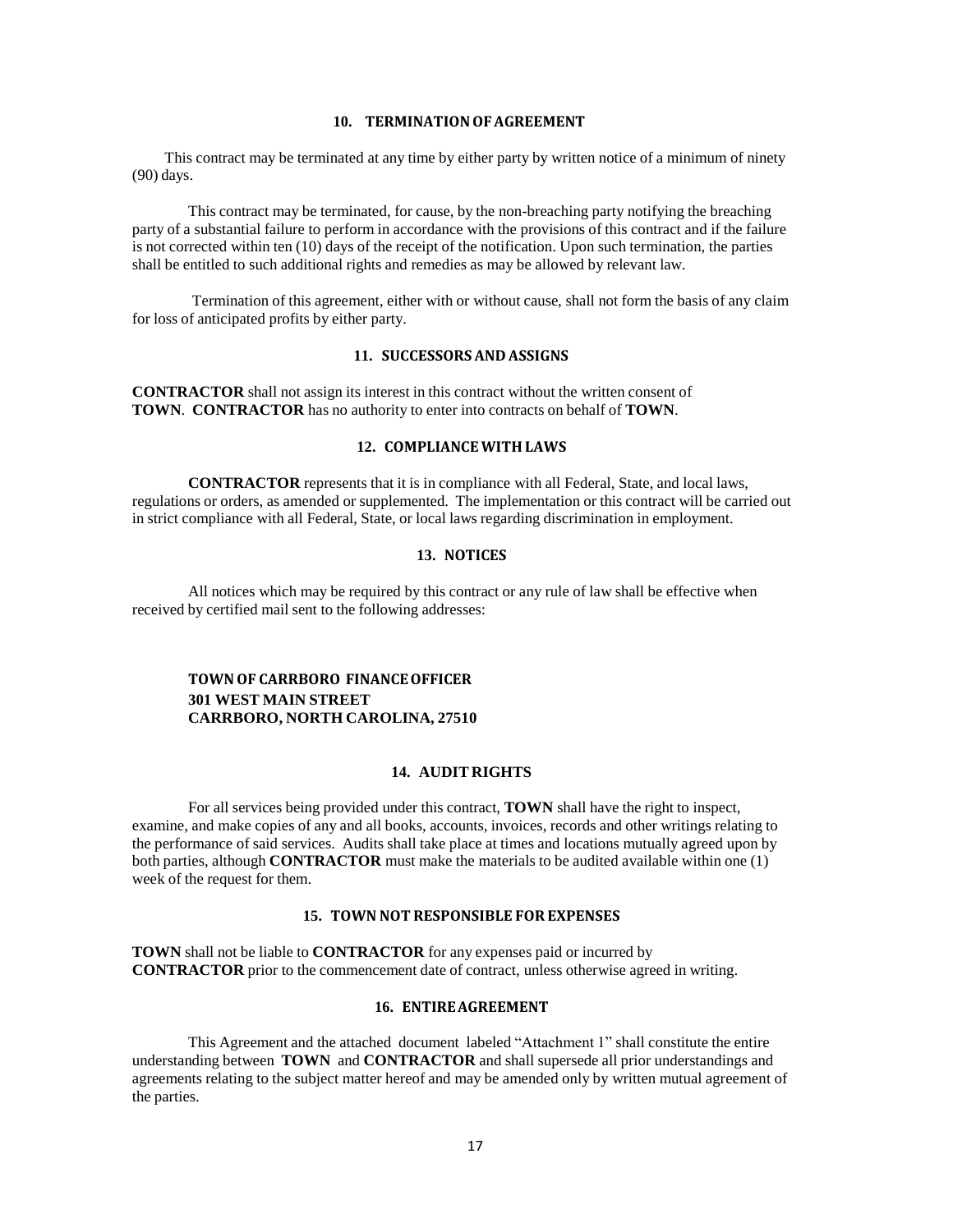#### **17. HEADINGS.**

The subject headings of the paragraphs are included for purposes of convenience only and shall not affect the construction or interpretation of any of its provisions.

#### **18. E-VERIFY**

The **CONTRACTOR** shall comply with the requirements of Article 2 of Chapter 64 of the North Carolina General Statutes. **CONTRACTOR** shall require subcontractors to comply with the requirements of Article 2, Chapter 64 of the North Carolina General Statutes.

#### **19. IRAN DIVESTMENT ACT CERTIFICATION**

Contractor hereby certifies that Contractor, and all subcontractors, are not on the Iran Final Divestment List ("List") created by the North Carolina State Treasurer pursuant to N.C.G.S. 147-86.58. Contractor shall not utilize any subcontractor that is identified on the List.

#### **20. DIVESTMENT FROM COMPANIES THAT BOYCOTT ISRAEL**

Contractor certifies that Contractor has not been designated by the North Carolina State Treasurer as a company engaged in the boycott of Israel pursuant to N.C.G.S. 147-86.81. It is the responsibility of each contractor to monitor compliance with this restriction. Contracts valued at less than \$1,000.00 are exempt from this restriction.

The **CONTRACTOR** hereby agrees that each clause of this **CONTRACT** has been read and fully understands the meaning of the same and will comply with all of its terms.

#### **TOWN OF CARRBORO CONTRACTOR**

**Date**

**Title:**

**Date Title:**

**ATTEST**

**Title: Title:**

**ATTEST**

This instrument has been pre-audited in the manner required by the Local Government Budget and Fiscal Control Act.

**Finance Officer**